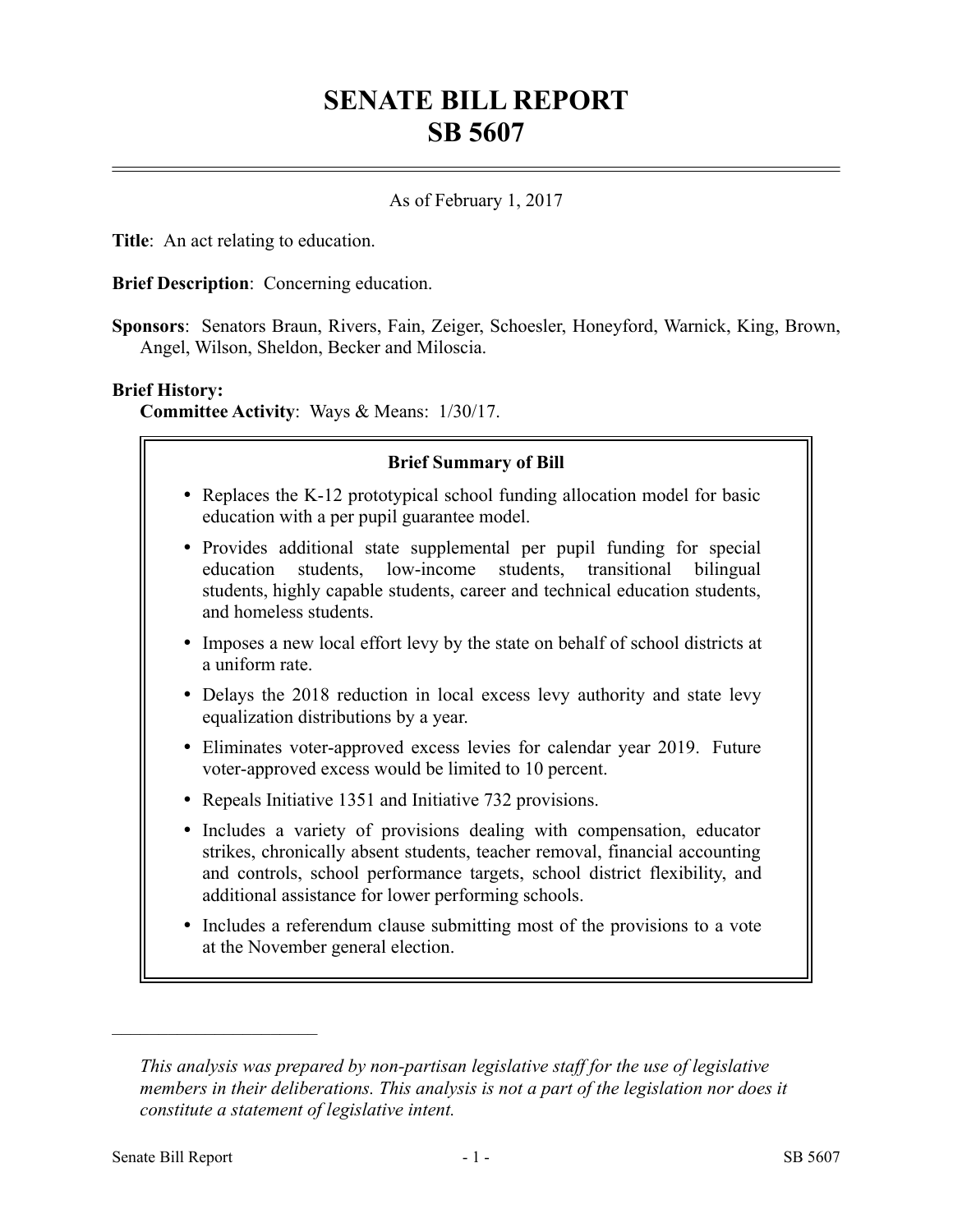## **SENATE COMMITTEE ON WAYS & MEANS**

**Staff**: Jeffrey Mitchell (786-7438)

**Background:** Basic Education. The Washington State Constitution (Constitution) provides: "It is the paramount duty of the state to make ample provision for the education of all children residing within its borders..." The Washington State Supreme Court (Court) has interpreted this to mean that the Legislature must define an instructional program of basic education for public schools and amply fund it from a regular and dependable source; and that the funding should reflect the actual costs of providing the legislatively defined instructional program of basic education.

School Funding and the Prototypical Model. Over 70 percent of the state allocations to school districts are distributed through the general apportionment prototypical school funding model based on staffing ratios, salary levels, and other cost allocation factors based on student enrollment. The funding formula has specific increases for career and technical education.

For certificated instructional staff, the prototypical school funding system includes a salary allocation schedule. For certificated instructional staff, administrative staff, and classified staff, the system includes allocation amounts based on historical salary levels and includes some school districts at grandfathered levels.

The Legislature's definition of "basic education" also includes six other programs: special education; pupil transportation; the Learning Assistance Program for remediation assistance; the Transitional Bilingual Education program; the highly capable program; and educational programs in juvenile detention centers and state institutions. Most of these funds are distributed based on staffing ratios, salary levels, and other cost allocation factors based on student enrollment.

Local School District Levies. School districts are authorized to raise funds locally for their districts through excess levies. Since 1977, the Legislature has limited the amount school districts may request from their voters and collect through maintenance and operation (M&O) levies. The maximum amount that may be raised is based on the state and federal funding received by the district in the prior year. The amount that may be raised is typically referred to as the district's levy authority.

The levy lid is the limit on school districts' levy authority. Under current law, 205 of the 295 school districts have a levy lid of 28 percent of the district's state and federal funding, which was temporarily increased in the 2010 legislative session from 24 percent. This means that 205 school districts may request voter approval and collect \$0.28 for each \$1 of state and federal revenue the district receives. The other 90 school districts have a levy lid ranging from 28.01 percent to 37.90 percent.

Additionally, in the 2010 legislative session, the Legislature increased a school district's levy base to include certain non-basic education revenues formerly allocated by the state in addition to the revenues the district actually receives from state and federal sources.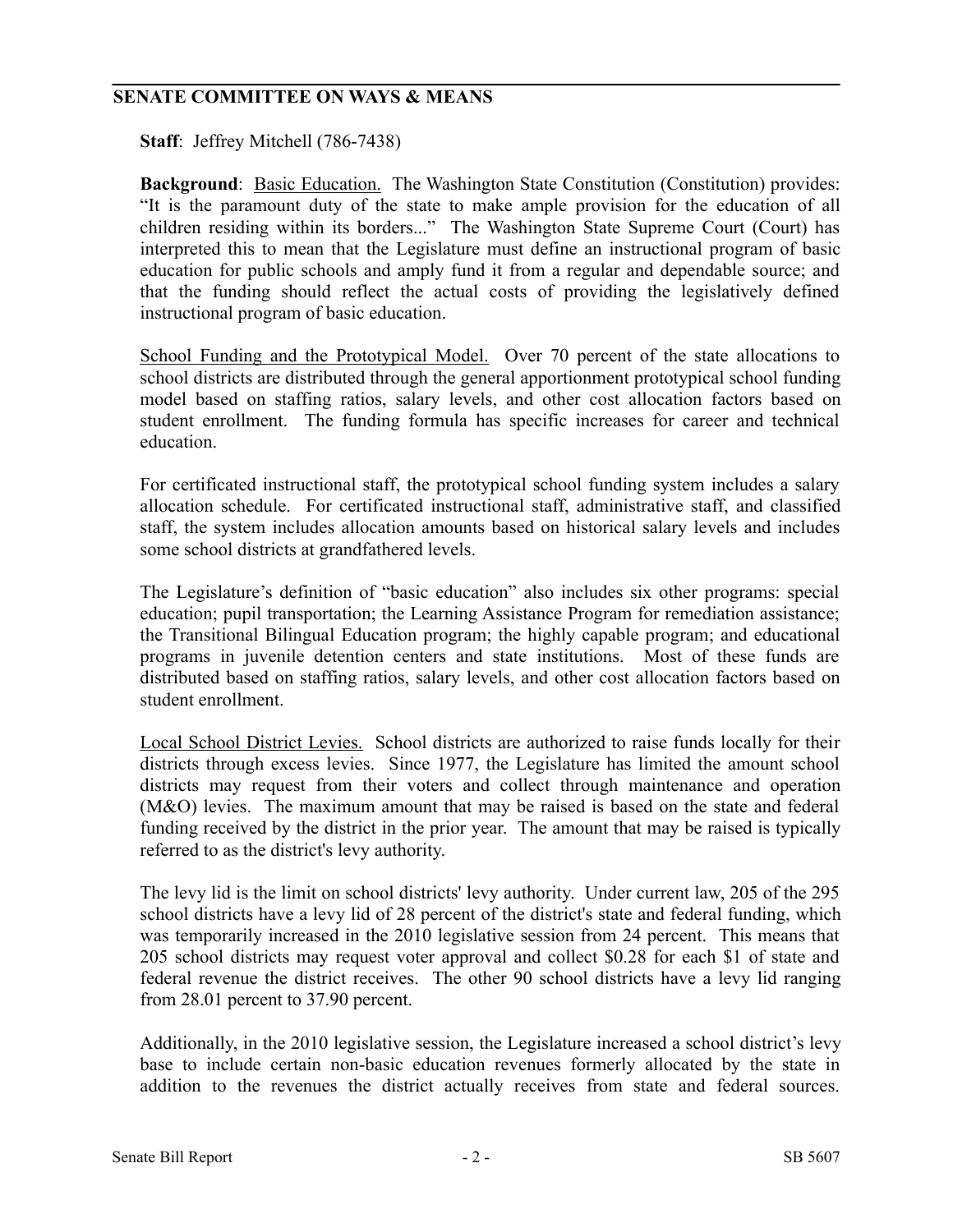Effective with the levies for calendar year 2018, the levy lid will revert to 24 percent and the increases will be removed from the levy base.

Local Effort Assistance. The Local Effort Assistance program (LEA) or levy equalization was created in 1987 to mitigate the effect that above-average property tax rates might have on the ability of a school district to raise local revenues through voter-approved levies. The LEA is expressly not part of basic education. The amount is calculated based on equalizing tax rates to a statewide average for a certain equalization rate. The current LEA equalization rate is 14 percent. In calendar year 2018, the LEA equalization rate will decrease to 12 percent.

Constitutional 1 Percent Property Tax Limit. The Constitution limits regular property tax levies to a maximum of 1 percent of the property's value—\$10 per \$1,000 of assessed value. The Legislature established individual district rate maximums and aggregate rate maximums to keep the total tax rate for regular property taxes within this constitutional limit. For example, the state levy rate is limited to \$3.60 per \$1,000 of assessed value; county general levies are limited to \$1.80 per \$1,000 of assessed value; county road levies are limited to \$2.25 per \$1,000 of assessed value; and city levies are limited to \$3.375 per \$1,000 of assessed value. These districts are known as senior districts. The junior districts, such as fire, library, hospital, and metropolitan park districts, each have specific rate limits as well. The tax rates for most of these senior and junior districts must fit within an overall rate limit of \$5.90 per \$1,000 of assessed value. State statutes contain schedules specifying the preferential order in which the various junior taxing district levies are prorated in the event that the \$5.90 limit is exceeded. A few regular property tax levies are not placed into the \$5.90 aggregate rate limit: emergency medical services, conservation futures, affordable housing, certain metropolitan park districts, county ferry districts, criminal justice, fire districts, and county transit are some examples. However, these districts are subject to reduction if the rates for these districts, the state property tax, and the districts subject to the \$5.90 limit together exceed the constitutional limit. These districts are in what has been called the "gap," the \$0.50 remaining after subtracting the maximum \$3.60 state levy and the \$5.90 in local regular levies from the statutory \$10 limit.

One Percent Property Tax Revenue Limit. There is a statutory 1 percent limit on revenue growth for taxing districts. This limit is distinct and separate from the 1 percent constitutional limit described above. Under this revenue limit the amount of revenue collected from regular, i.e., non-voter-approved, levies is restricted to a growth rate of 1 percent plus an additional adjustment for new construction occurring within the taxing district.

Compensation. The Legislature allocates money to each school district for state-funded school employee salaries and benefits. The actual salaries and benefits for certificated instructional staff and classified staff are subject to the collective bargaining process, within certain limits set by the Legislature.

*Certificated Instructional Staff.* State funding for teachers and other certificated instructional staff salaries is provided through the state salary allocation model, which uses education and years of experience to vary the salary levels. The salary allocation is increased for each additional year of experience, up to 16 years, and for additional education, up to a Ph.D.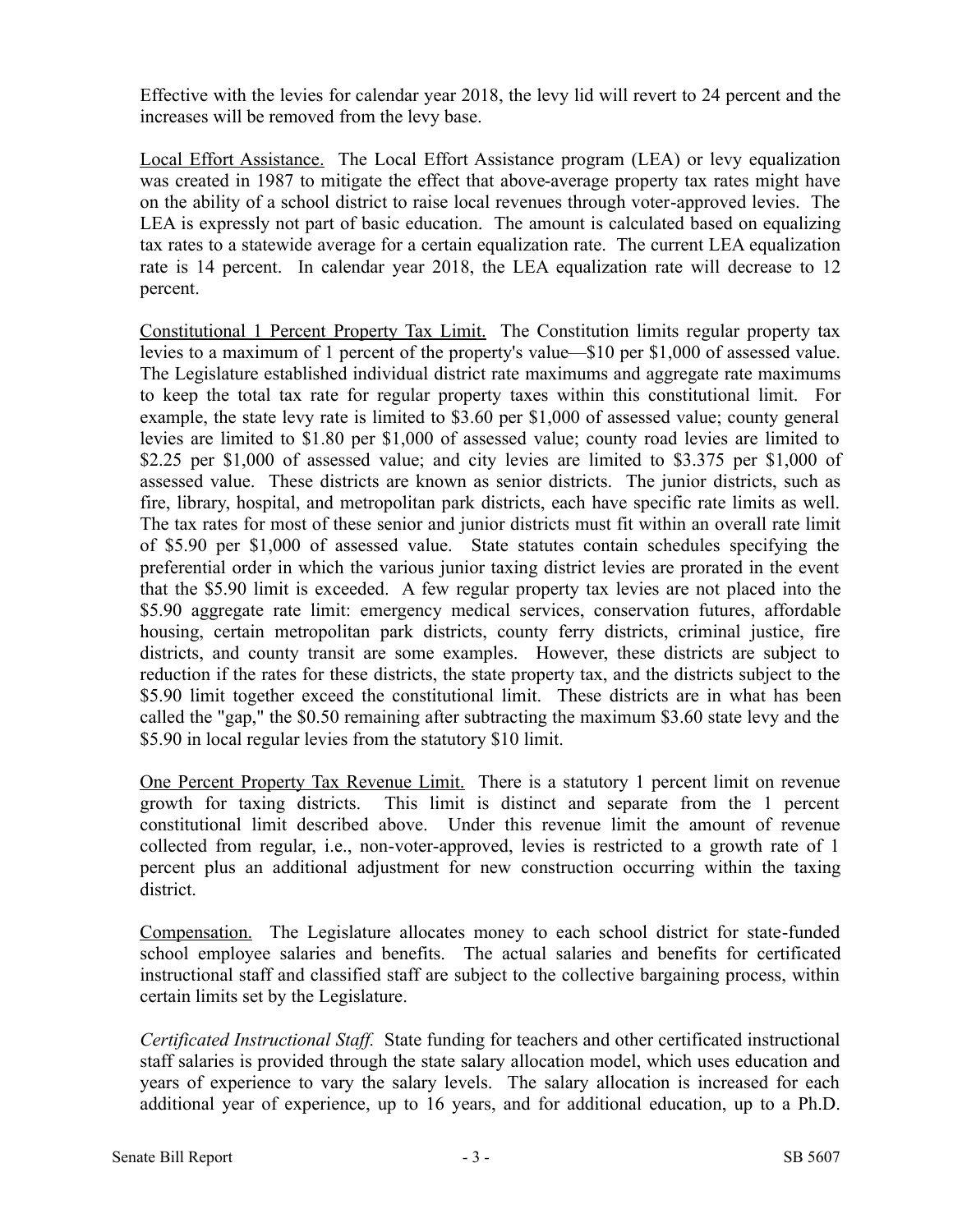School districts must pay at least the minimum salary on the state salary allocation model and cannot exceed the average salary calculated on the state salary allocation model.

*Certificated Administrative Staff and Classified Staff.* There is no state salary allocation model for certificated administrative staff or classified staff such as bus drivers, food service workers, custodial staff, and class room aides. Each school district receives an allocation for these staff based on historical salary allocations, adjusted for cost-of-living increases.

*Health Care.* School districts are authorized to provide health care insurance separately or through the Public Employees' Benefit Board. In 2012, legislation was enacted directing school districts that offer basic health care to make progress toward offering health plans with employee premiums for full family coverage that are no more than three times the premiums for single coverage. A report by the Joint Legislative Audit and Review Committee, published January 2016, found that 271 of the 295 districts had not met the premium ratio of three to one.

*National Board Bonuses.* The National Board for Professional Teaching Standards (NBPTS) program provides an opportunity for teachers to seek an advanced teaching credential by undertaking a rigorous application process. Once earned, the certification is valid for ten years.

Certificated instructional staff with certification from the NBPTS are eligible to receive an annual lump-sum bonus of at least \$5,000 that is adjusted by inflation. The current bonus is \$5,208. In addition, certificated instructional staff with NBPTS certification employed in an instructional assignment in a low-income school are eligible for an additional \$5,000 lumpsum bonus.

Teacher Conditional Scholarship and Grant Programs. A conditional scholarship is a loan that is forgiven in whole or in part in exchange for qualified service as a certificated teacher employed in a Washington K-12 public school. The conditional scholarship programs are designed to help school districts recruit teachers, particularly in subject matter and geographic shortage areas. Under most grant and scholarship programs, the state will forgive one year of loan obligation for every two years a loan recipient teaches in a designated shortage area in a Washington K-12 public school.

*Educator Retooling Conditional Scholarship.* The Educator Retooling Conditional Scholarship program is available to teachers currently working in a Washington K-12 public school. In order to receive a conditional scholarship, teachers and individuals certificated with an elementary education endorsement must pursue an endorsement in a subject or geographic endorsement shortage area, such as mathematics, science, special education, bilingual education, English language learner, computer science education, or environmental and sustainability education. The annual scholarship, which may not exceed \$3,000 in value, is for the cost of tuition, test fees, and educational expenses, including books, supplies, and transportation for the endorsement pathway being pursued.

*Future Teachers Conditional Scholarship.* The Future Teachers Conditional Scholarship program is designed to encourage into the teaching profession individuals who demonstrate outstanding academic achievement, leadership ability, and willingness to commit to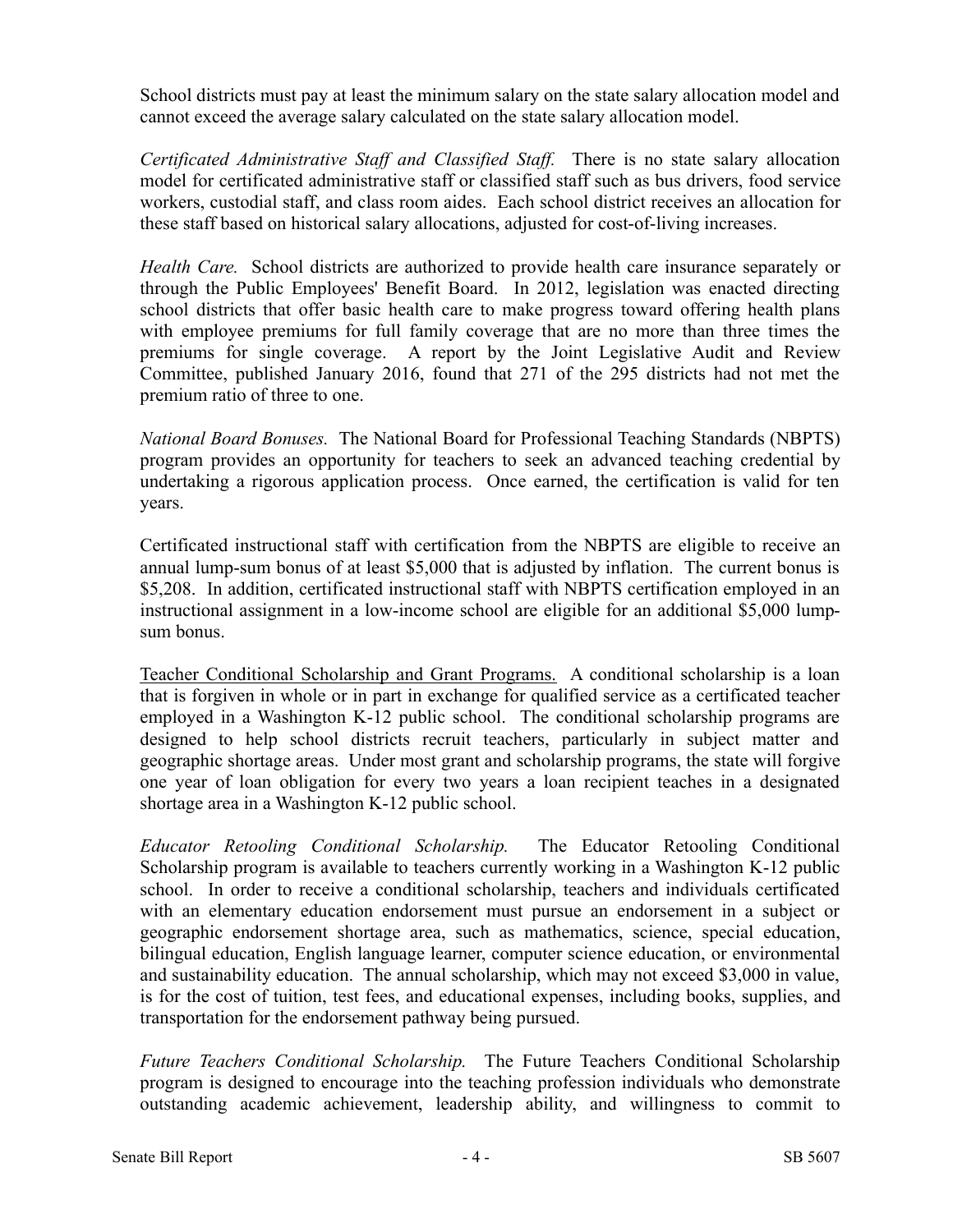providing teaching service in shortage areas; and who are likely to be good role models for students. Participants in the program incur an obligation to repay the conditional scholarship, with interest and an equalization fee, unless they teach for two years in an approved education program for each year of scholarship received. However, participants who teach in a designated teacher shortage area have one year of loan canceled for each year they teach in the shortage area. The program was last funded in fiscal year 2010 at \$1 million annually.

*Teacher Shortage Conditional Grant.* In 2016, the Legislature created the Teacher Shortage Conditional Grant program within the Future Teachers Conditional Scholarship program. The purpose of the program is to encourage individuals to become teachers by providing financial aid to individuals enrolled in approved teacher preparation programs. The Washington Student Achievement Council was allocated \$468,000 in 2016 for purposes of administering the grant program and is scheduled to award its first grants in Spring 2017.

Performance Excellence Program. A 1987 act established a federal program to evaluate management quality of businesses in the United States. Both the Baldrige Performance Excellence Program and the Malcolm Baldrige National Quality Award are administered by the National Institute of Standards and Technology, within the United States Department of Commerce. The program currently publishes performance excellence frameworks used by trained examiners to evaluate management in both for-profit and non-profit organizations, including the education sector. Following an assessment, an examiner scores an organization's management quality.

Certificated Employee Contracts and Non-renewal. Certificated employees may only be hired by written order of a majority of the school board of directors. The school board of directors must make written contracts, which are generally limited to a one-year term unless otherwise provided by law, with each certificated employee.

Certificated employees may only be terminated under certain limited circumstances, including a finding of a crime against a child or conviction of a felony. However, school boards have the option to not renew the contract of a certificated employee when it is determined that there is probable cause. The board must notify the employee in writing no later than May 15th, or June 15th if the Omnibus Appropriations Act has not yet passed. An employee whose contract is not renewed for probable cause may appeal the decision by requesting a hearing to determine whether there is sufficient cause for non-renewal.

Performance Evaluation as a Cause for Non-renewal or Termination. Legislation enacted in 2010 directed the development of a revised evaluation system for teachers and principals. The revised evaluation system includes eight evaluation criteria and a four-level rating system ranging from unsatisfactory to distinguished. Evaluations must be performed annually.

Aspects of performance evaluations for certificated instructional staff are specified in statute, including minimum evaluation criteria and the requirement that performance rated as not satisfactory is subject to a probationary period and, if performance does not improve, a finding of probable cause for non-renewal.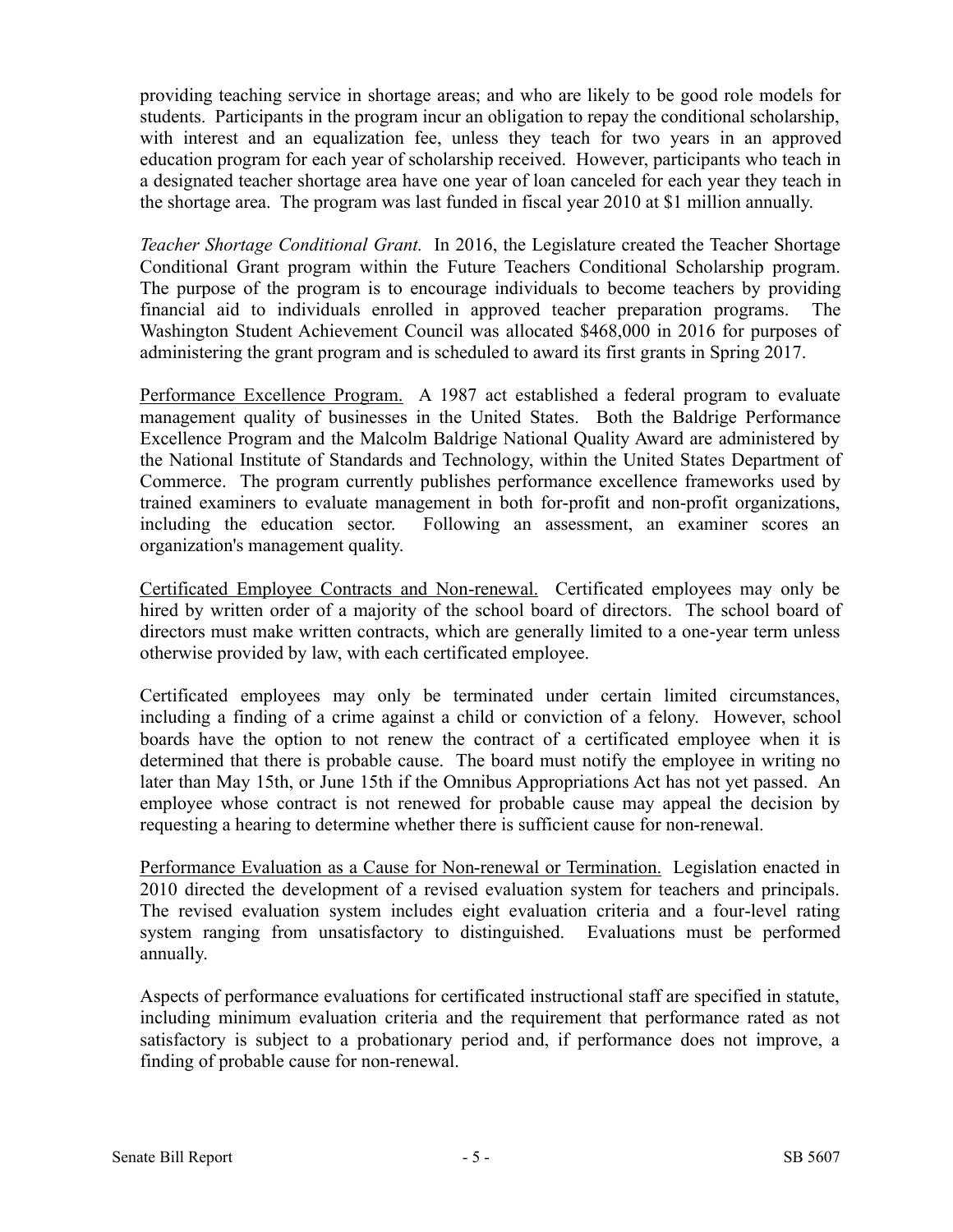Under current law, evaluation results for certificated teachers and principals must be used as one of multiple factors in making human resource and personnel decisions beginning with the 2015-16 school year. These decisions include, but are not limited to, staff assignments and reductions in force.

Collective Bargaining for Educators. Collective bargaining is generally defined as the mutual obligation between an employer and a union or bargaining representative to negotiate in good faith with respect to grievance procedures and personnel matters. The statutory obligation to negotiate does not require either party to reach an agreement, but rather creates a uniform basis for implementing public employee labor rights. Collective bargaining was created in statute in 1967 for classified employees through the Public Employee's Collective Bargaining Act and in 1975 for certificated employees under the Educational Employment Relations Act. Charter school employees were added to both chapters in 2016.

The Public Employees' Collective Bargaining Act broadly provides for the collective bargaining rights of counties, cities, and other political subdivisions and their employees, including classified school employees. The scope of mandatory bargaining covers wages, hours, and working conditions. The courts have described the scope as limited to matters of direct concern to employees. The Educational Employment Relations Act applies to all certificated school district employees. It does not apply to school district superintendents and certain executive, administrative, and confidential employees. The scope of mandatory bargaining with respect to certificated employees is similar to classified employees.

Strikes by Education Employees. No law in Washington explicitly allows or prohibits school district employee strikes. The right to strike is expressly not granted to classified staff. The collective bargaining statutes governing certificated staff are silent as to whether strikes are permitted or prohibited. Washington case law does exist which indicates that public employee strikes are unlawful; however, appellate courts have been reluctant to address the issue with regard to school employees.

Measures of Success. In 2013, the Legislature directed the State Board of Education (SBE) to report on specified statewide indicators of educational system health and recommends evidence-based reforms, if needed, to improve the status of the indicators. The indicators include kindergarten readiness, fourth grade reading, eighth grade mathematics, college readiness, and post-secondary attainment and workforce. The SBE must annually report to the Legislature by December 1st of each even-numbered year.

Under federal and state law, school districts are identified as persistently lowest achieving schools in the state based on the numbers of students in the district that do not meet the state standard on the statewide assessments in English language arts and mathematics. Such schools are eligible for federal and state grants for improvement.

Student Absenteeism. Current truancy statutes direct schools to take specific actions when students have unexcused absences, including notifying parents in writing after the student has one unexcused absence within a month; and holding a conference with the parent after the student has two unexcused absences in a month and taking specified steps to eliminate or reduce the student's absences. A school must take specified actions, which may include referring a student to a community truancy board, no later than the fifth unexcused absence in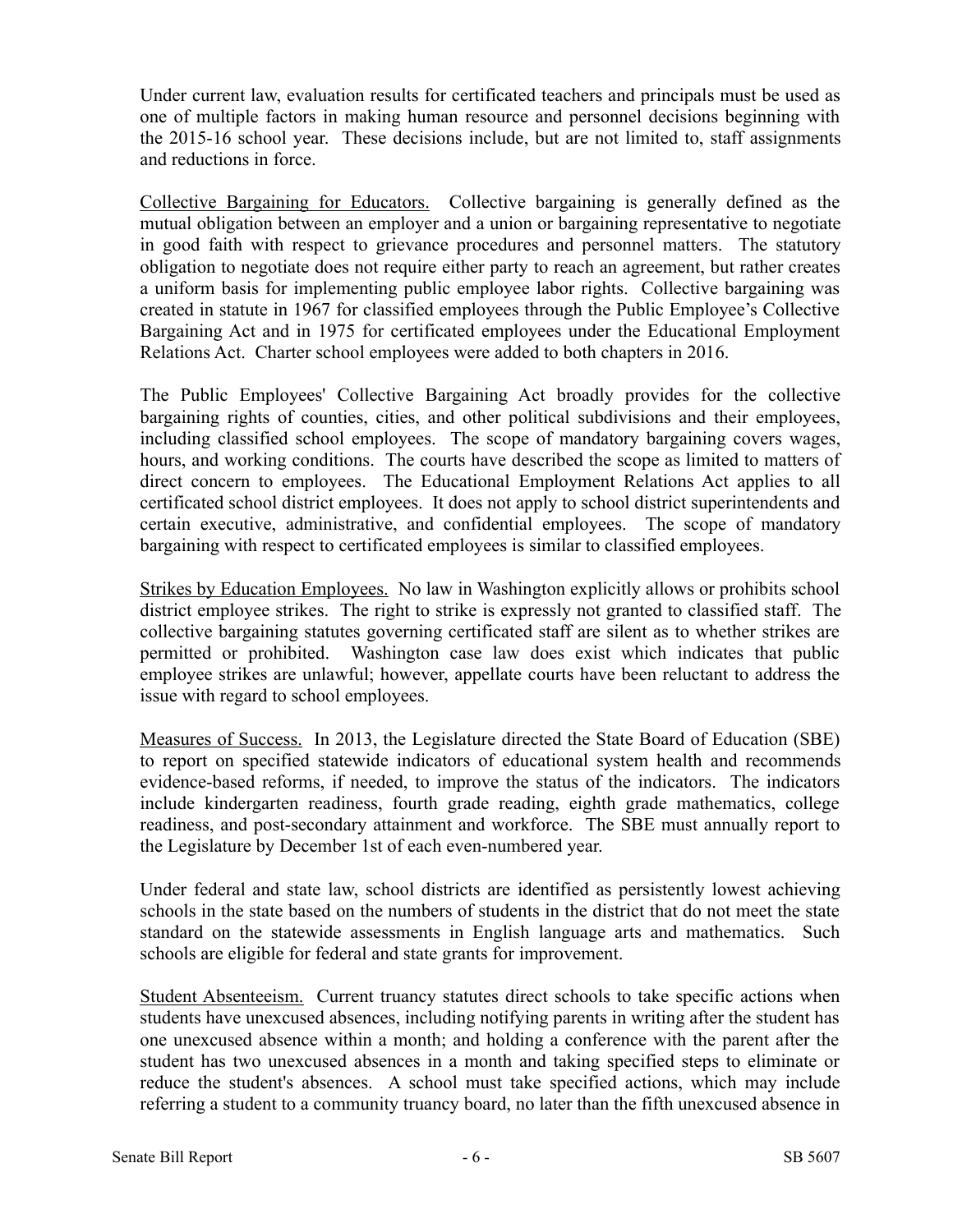a month. Beginning in the 2017-18 school year, juvenile courts must establish with each school district a community truancy board. After the seventh unexcused absence within a month or the tenth unexcused absence in a school year, the school district must file a petition with the juvenile court. The petition must initially be stayed by the court for additional interventions to take place.

Accounting. School district accounting requirements organize and operate on a fund basis. Under current law, school districts must establish the following funds:

- a general fund for the M&O of the district;
- a capital projects fund for major capital purposes;
- a debt service fund for the retirement of bonds; and
- an associated student body fund for all monies generated through the programs and activities of any associated student body organization.

Budget Process. Each school district develops and adopts its own budget prior to the beginning of each school year. Current law requires school districts to adopt the budget at a public hearing no later than August 31st in first-class school districts, which have 2000 students or more, and not later than August 1st in second-class school districts, which have under 2000 students. Each district must publish a notice when the budget is completed and provide copies upon request.

Financial Health. The Office of the Superintendent of Public Instruction (OSPI), with the Educational Service Districts (ESDs), created a tool to provide a snapshot of a school district's overall financial health that includes the fund balance to revenue ratio, expenditures to revenues ratio, and the number of days of cash on hand. Each of these financial indicators are calculated, weighted, and added together to determine a district's financial indicator score.

State Auditor. The State Auditor's Office is established in the Constitution as part of the executive branch of state government. The State Auditor has the statutory authority to conduct financial audits on all governments in the state, including school districts.

Innovation Schools, Zones, and Partnerships. In 2011, the Legislature directed OSPI to develop a process for school districts to apply to have schools designated as Innovation Schools. Groups of schools in one district or all schools in multiple districts may apply for designation as an Innovation Zone. A priority is placed on schools focused on the arts, science, technology, engineering, and mathematics (A-STEM) that actively partner with the community, business, and higher education and that use project-based or hands-on learning. Applications for designation must be developed by educators, parents, and communities in participating schools. Innovation Schools or Innovation Zones may apply to OSPI or the SBE to obtain waivers of specified laws, including commingling of state funds for categorical programs and flexibility in calculating course credits for high school courses. The authorization for Innovation Schools and Zones expires June 30, 2019.

The Collaborative Schools for Innovation and Success pilot pairs colleges of education with low-performing, high-poverty elementary schools. The pilot was authorized by the Legislature in 2012. Goals for the pilot include increasing student achievement, closing the opportunity gap, and changing how future teachers work with students in these types of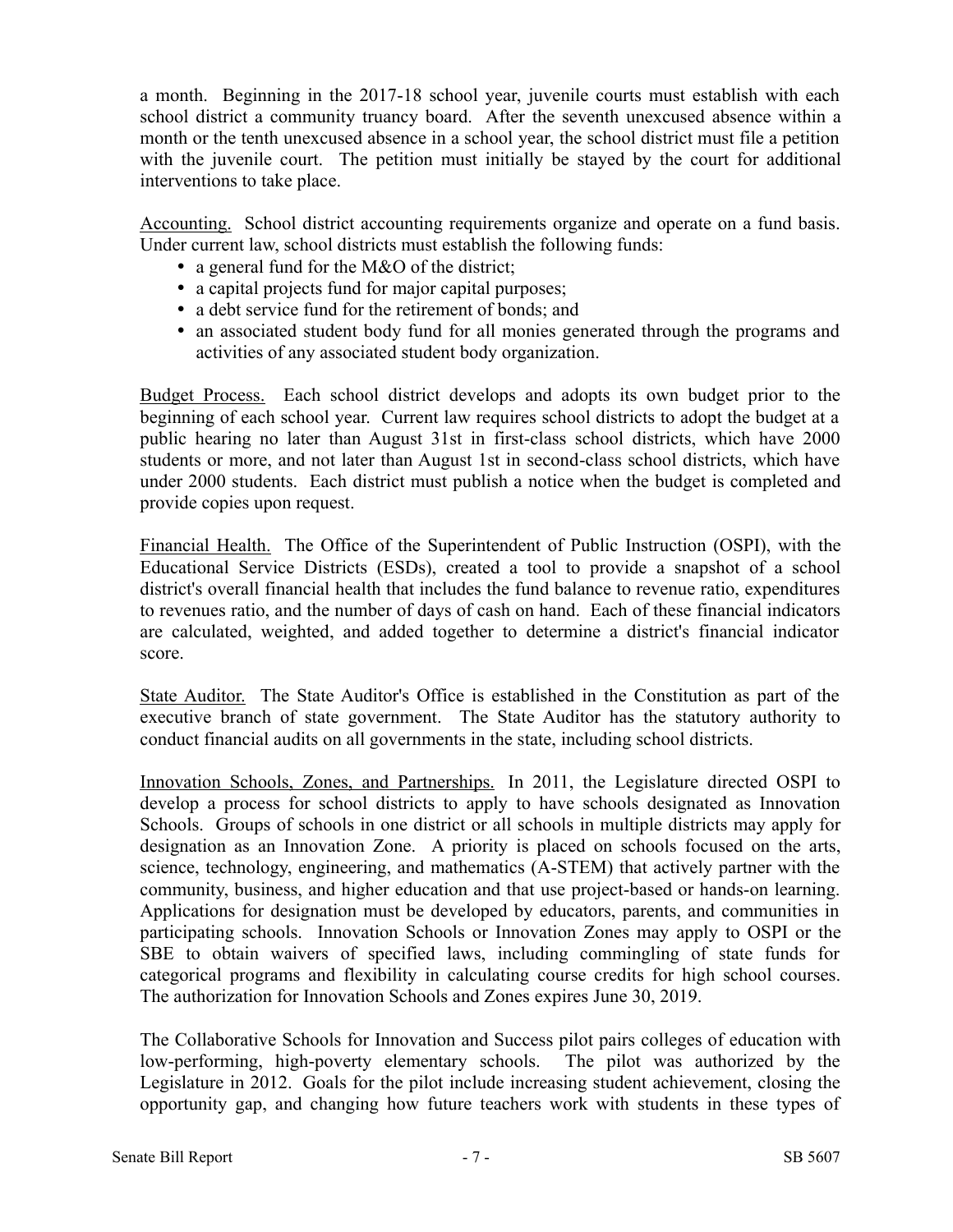schools. The three partnerships are: University of Washington with Roxhill Elementary in the Seattle Public Schools, Western Washington University with Washington Elementary in the Mount Vernon School District, and Gonzaga University and Whitworth University with Holmes Elementary in Spokane Public Schools.

Budget and Outlook Provisions. In 1993, the voters of the state established, by initiative, an expenditure limit for the state General Fund. In its current form, the state General Fund expenditure limit for any fiscal year is the prior year's expenditure limit, increased by a fiscal growth factor consisting of the average growth in state personal income for the prior ten fiscal years. The spending limit is suspended until the 2021-23 biennium.

Under legislation enacted in 2012, the Legislature must enact a budget bill that leaves a positive ending fund balance in the state General Fund and related funds. In addition, the projected maintenance level for the budget in the ensuing biennium may not exceed available fiscal resources. This is often referred to as the four-year balanced budget or outlook law.

Neither the state expenditure limit nor the balanced budget requirement establish any prioritization of state expenditures for any particular programs or functions.

The Economic and Revenue Forecast Council was established in 1984 to prepare an official state revenue forecast for use in budget preparation by the Governor and the Legislature. The council consists of two persons appointed by the Governor, the State Treasurer, and four persons representing the four political caucuses of the Senate and House of Representatives.

The Budget Stabilization Account, also known as the Rainy Day Fund, was created in the Constitution in 2007. One percent of general state revenues are deposited into the account each fiscal year and in some cases extraordinary revenue growth. Monies may be withdrawn from the account and appropriated by the Legislature under three circumstances: (1) if the Governor declares an emergency resulting from a catastrophic event; (2) if annual state employment growth is forecast to be less than 1 percent; or (3) the appropriation is made by a 60 percent vote of each house of the Legislature.

Initiative 732. Initiative 732, approved by state voters in November 2000, requires the state to provide an annual cost-of-living adjustment (COLA) for K-12 teachers and other public school employees and certain community and technical college staff, beginning in school year 2002. The Legislature modified the COLA provisions for K-12 employees so that the state is required to fund only costs associated with providing the COLA to state-funded employees. Since all employees are required by statute to receive the COLA, the costs associated with providing a COLA for locally- and federally-funded staff typically comes from those funding sources.

Initiative 1351. This measure, adopted by the voters in November 2014, allocates funding for smaller K-12 class sizes, with extra class-size reductions for all grades in defined highpoverty schools and for grades K-3 in all schools. The initiative also provides for increased student support staffing, including counselors, teaching assistants, librarians, and others. Schools lacking enough classrooms to reduce class size may use funding for additional staff providing direct student services. Increased funding for these changes is phased-in over four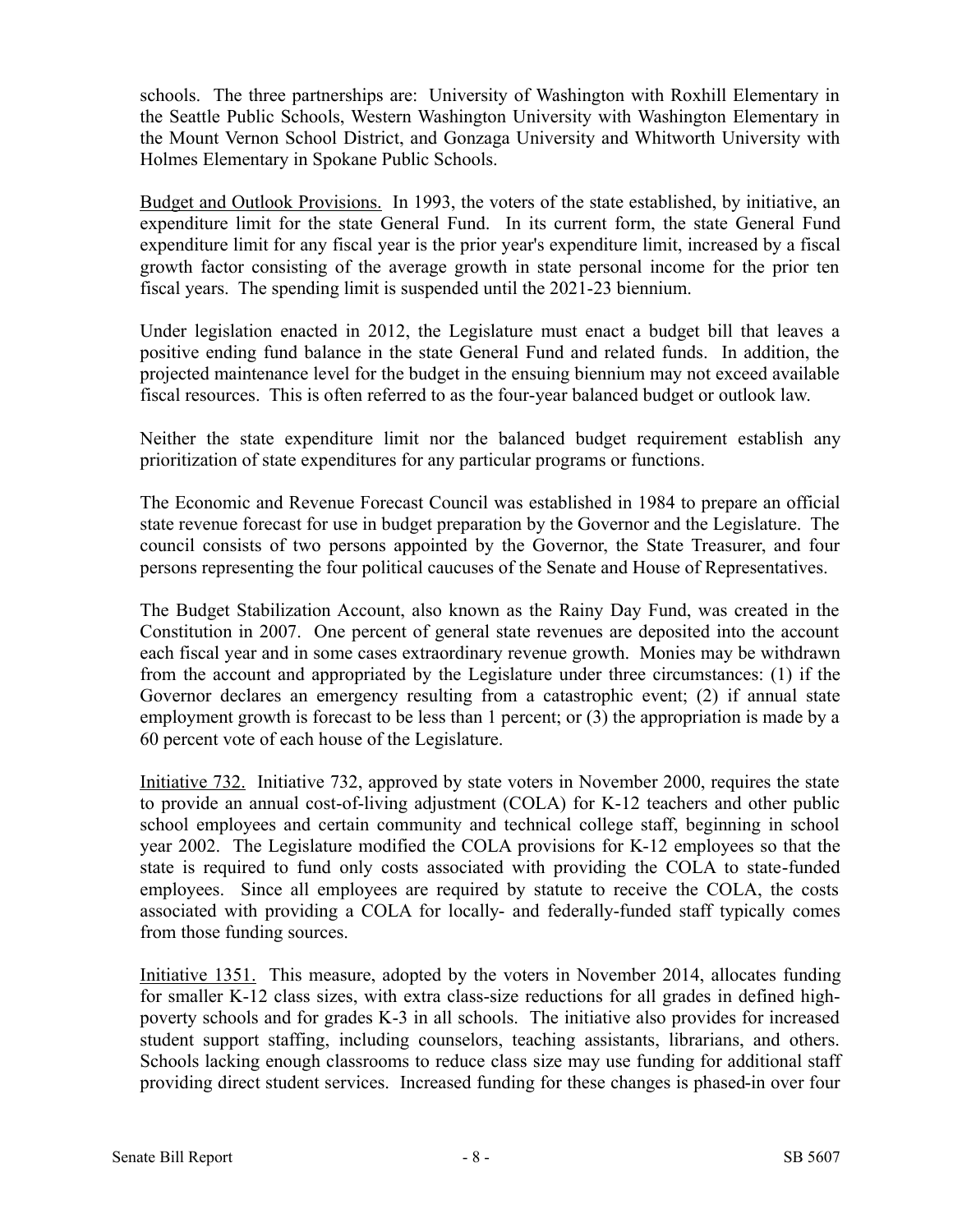years; however, the Legislature delayed implementation until the 2019-21 biennium, with complete implementation required in the 2021-23 biennium.

**Summary of Bill**: Weighted Per Pupil School Funding Formula. Beginning in school year 2018-19, the prototypical model is replaced with a weighted per pupil funding formula. The weighted per pupil funding formula contains a basic per pupil guarantee as well as six supplemental state-funded per pupil amounts, including additional per pupil amounts for special education, highly capable, learning assistance, transitional bilingual, and career and technical education. A new supplemental per pupil amount is also provided for homeless students. All certificated and classified staff employed at school districts with above-average home prices would be eligible for a housing allowance. Certificated instructional staff and certificated administrative staff working in high-poverty urban school districts would receive recruitment and retention bonuses.

More specifically, the revised funding structure includes the following major elements:

- 1. A basic per pupil guarantee of \$10,000 per student. This basic per pupil guarantee is set at a level necessary to exceed the entire projected cost under current law of state general apportionment funding, state levy equalization funding, state pupil transportation funding, and all local school district M&O levies. In meeting the state guarantee, a local contribution is required, referred to as a local effort levy. Beginning in calendar year 2019, the local effort levy would be uniformly imposed in every school district at a rate of \$1.80 per thousand dollars of assessed value; however, the property tax rate would be lowered in future years, as specified in the Omnibus Appropriations Act, as undedicated state revenues become available. In calendar year 2018, as the state transitions to the new funding structure, the local effort levy rate is \$0.45 per thousand dollars of assessed value. The local effort levy is applied to the total cost of the basic per pupil guarantee in each school district, with the state backfilling the difference in order to meet the guarantee. Included within the basic per pupil guarantee is a minimum state contribution requiring the state to pay for at least 40 percent of the basic per pupil guarantee. A small-school hold-harmless provision is included. Under this provision, if a school district with an enrollment of less than 2500 students is estimated to receive less funding under the new formula than the district is estimated to receive under current law, the district will receive the higher amount.
- 2. An additional \$7,500 per pupil guarantee for special education students.
- 3. An additional \$1,000 per pupil guarantee for transitional bilingual students.
- 4. An additional \$2,000 to \$5,000 per pupil guarantee for students in poverty. School districts with a poverty rate above 30 percent would receive \$5,000 based on the number of poverty students exceeding the 30 percent threshold. Poverty rates would be calculated using small area poverty estimates by the United States Census Bureau as opposed to the number of students qualifying for free and reduced price lunches.
- 5. A \$1,000 per pupil guarantee for highly capable students.
- 6. A \$500 per pupil guarantee for career and technical education students and students enrolled in skill centers.
- 7. A new \$1,500 per pupil guarantee for homeless students. The calculation would be determined through homeless student data collected by OSPI.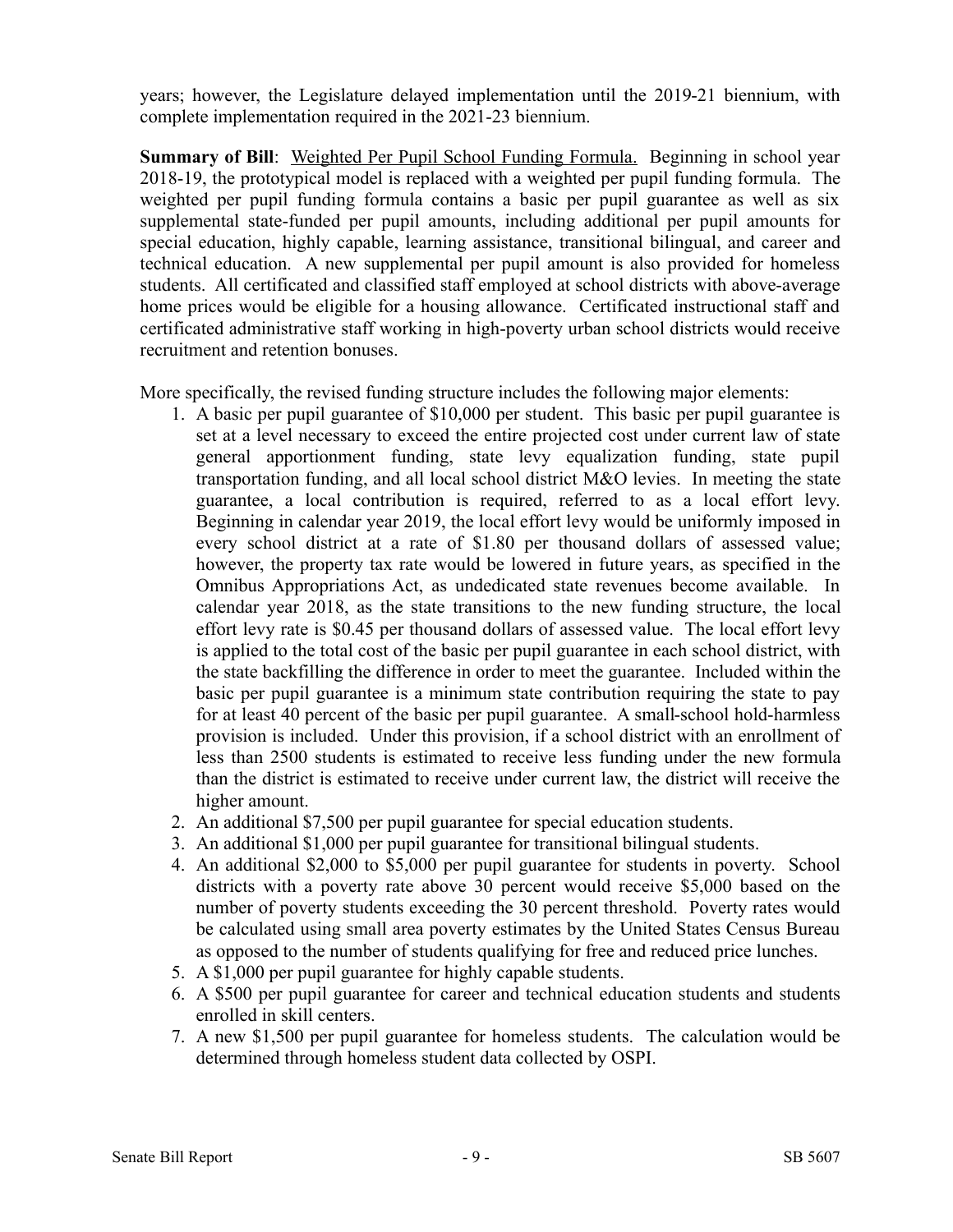8. After all other funding calculations are completed, if the total per pupil funding amount for a district is less than \$12,500 when including local, state, and federal revenues, the per pupil amount is increased to \$12,500.

All per pupil amounts will be adjusted for inflation based on the implicit price deflator beginning in school year 2019-20.

New Revenue Requirement and Future Reductions to the Local Effort Levy Tax Rate. Beginning with the 2019-21 biennium, a priority of new revenue to the state General Fund and related funds is for meeting enrollment and inflationary increases for the basic per pupil guarantee, the supplemental per pupil guarantees, and other funding components of the new funding system. The second priority use for increased revenue is to reduce the tax rate of the newly created local effort levy to \$1.25 per \$1,000 of assessed value over time.

Once the Omnibus Appropriations Act provides the needed state appropriations and specifies that the local effort levy tax rate is \$1.25 per \$1,000 of assessed value, the priority requirements no longer apply. The calculations necessary to determine compliance with this will be performed by the Economic and Revenue Forecast Council.

Reimbursement to Junior Taxing Districts Impacted by the Local Effort Levy Under the 1 Percent Constitutional Property Tax Limit. To mitigate the negative financial effects of the local effort levy on local taxing districts resulting from the 1 percent constitutional limit on property taxes, taxing districts may seek reimbursement from the state. Each year, the county assessors must notify the Department of Revenue if the assessor determines that the local effort levy has caused a reduction or elimination of one or more taxing district levies because of the 1 percent constitutional limitation. County assessors must submit the required documentation by March 1st of each year to the Department of Revenue to seek reimbursement. Impacted taxing districts will receive payments in the following state fiscal year. The reimbursement program expires after ten years.

One Percent Revenue Limit—Local Effort Levy. The 1 percent revenue limit does not apply to the local effort levy. Therefore, year-to-year changes in local effort levy collections will be a function of changes in assessed value.

School District Excess Levies and LEA. During calendar year 2018, current school district levy policy remains in place through a delay in the reduction in the levy lid limit. Therefore, the levy lid percentage will remain at the same rate as in effect for calendar year 2017. In similar fashion, local effort assistance distributions in calendar year 2018 will continue under current law.

In calendar year 2019, school districts are prohibited from imposing an excess levy.

Beginning in calendar year 2020, school districts may impose an excess local levy. The former 28 percent levy lid is reduced to 10 percent. Local effort assistance is eliminated.

Beginning with local excess levy ballot propositions submitted to the voters in calendar year 2019, districts must provide a report to OSPI detailing the programs and activities to be funded through a proposed excess levy for M&O. The report must be submitted to, and approved by, OSPI prior to the election for the proposition.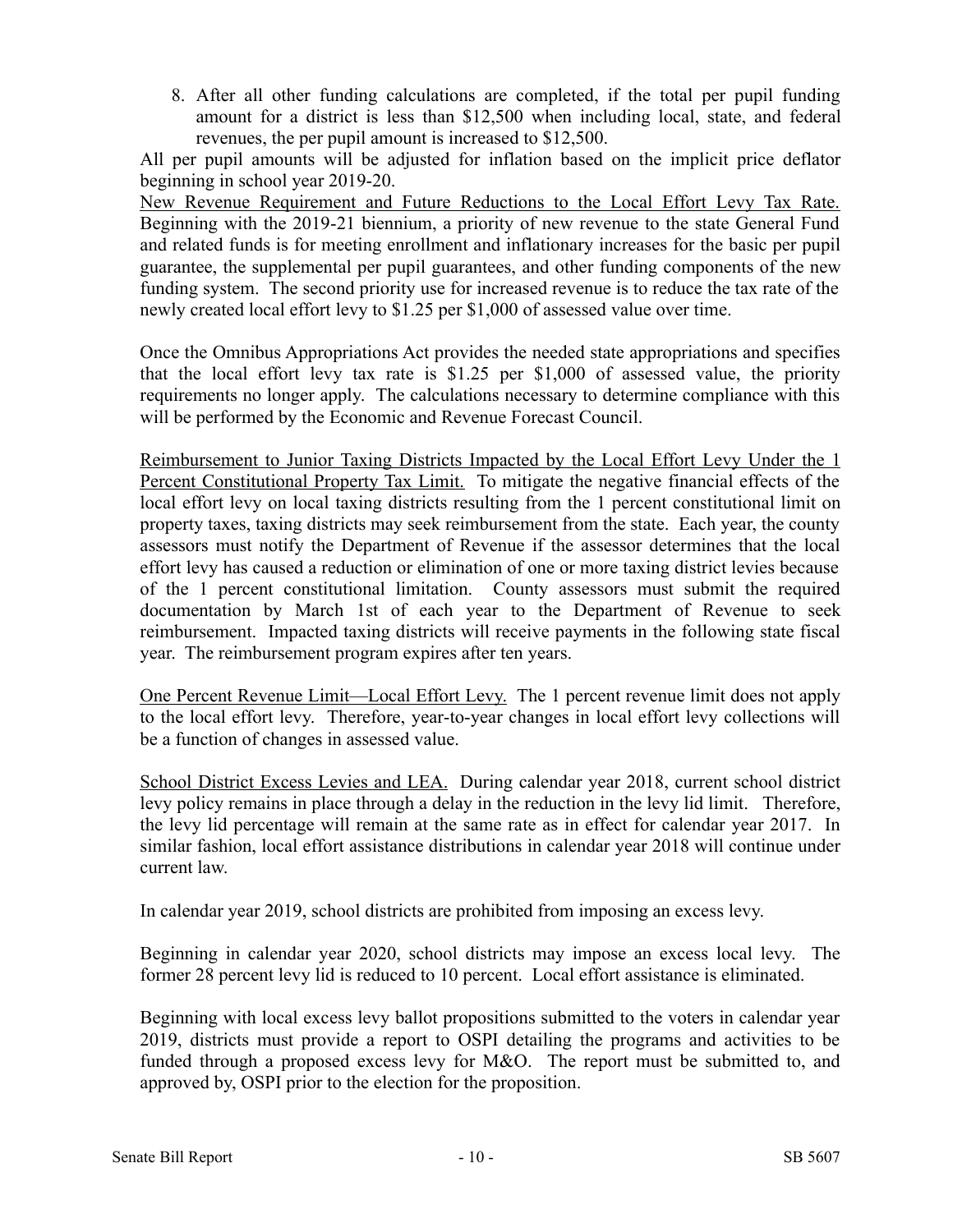Compensation. *Salaries.* Beginning in the 2018-19 school year, there is no statewide salary schedule for certificated instructional staff. However, school district board of directors must not provide salary increases based on a master's or other advanced degree that is not in the subject area in which the individual teaches.

Salaries for all full-time certificated instructional staff in the basic education program must not be less than \$45,000. The total salary and benefits paid to certificated instructional, certificated administrative, and classified staff shall not exceed 80 percent of the district's total expenditures from the district's general fund.

A school district that exceeds the 80 percent threshold as of the 2017-18 school year based on school expenditure data reported to OSPI have until the 2023-24 school year to comply.

*Housing Allowance.* Beginning with the 2018-19 school year, in addition to other compensation provided to public school employees, state-funded certificated instructional staff, certificated administrative staff, and classified staff teaching full or part-time in eligible school districts will receive an annual housing allowance. The amount of the housing allowance for all full-time staff employed by the school district is equal to \$10,000 multiplied by the regional cost factor. The amount of the allowance for part-time staff is adjusted proportionally. School districts eligible for a housing allowance under this section must increase the compensation of all staff by the amount of the allowance. The "regional cost factor" is the quotient of the school district excess residential value and the highest district excess residential value. "Excess residential value" means the amount by which the average equalized assessed value per residential parcel in the school district exceeds the statewide average equalized assessed per residential parcel. Housing allowances are not considered part of the program of basic education and are not part of the funding necessary to comply with the state's Article IX constitutional duty, and are not subject to collective bargaining.

*National Board Bonuses.* A school district may provide bonuses to certificated instructional staff who have a certification from the NBPTS. The bonus amounts are determined by the school district board of directors, and are not considered part of the program of basic education or the funding necessary to comply with the state's Article IX constitutional duty.

*Teacher Recruitment and Retention Bonuses.* Certificated instructional staff and certificated administrative staff are eligible for an annual recruitment and retention bonus of \$12,500. To qualify for a recruitment and retention bonus, the certificated instructional staff or certificated administrative staff must be employed at a school district: (a) with an enrollment exceeding 25,000 students; and (b) a poverty rate exceeding 25 percent.

*State-Funded Extended-Year Contracts.* Beginning in the 2018-19 school year, each school district is authorized to enter into state-funded supplemental employment contracts with qualified, non-supervisory, certificated instructional staff to provide remedial education instruction and services to underachieving students, as determined by statewide, school, or district assessments or other student performance measurement tools. Supplemental employment contracts are subject to the following conditions and limitations:

 may be for up to an additional 90 days of employment outside of the 180-day school year;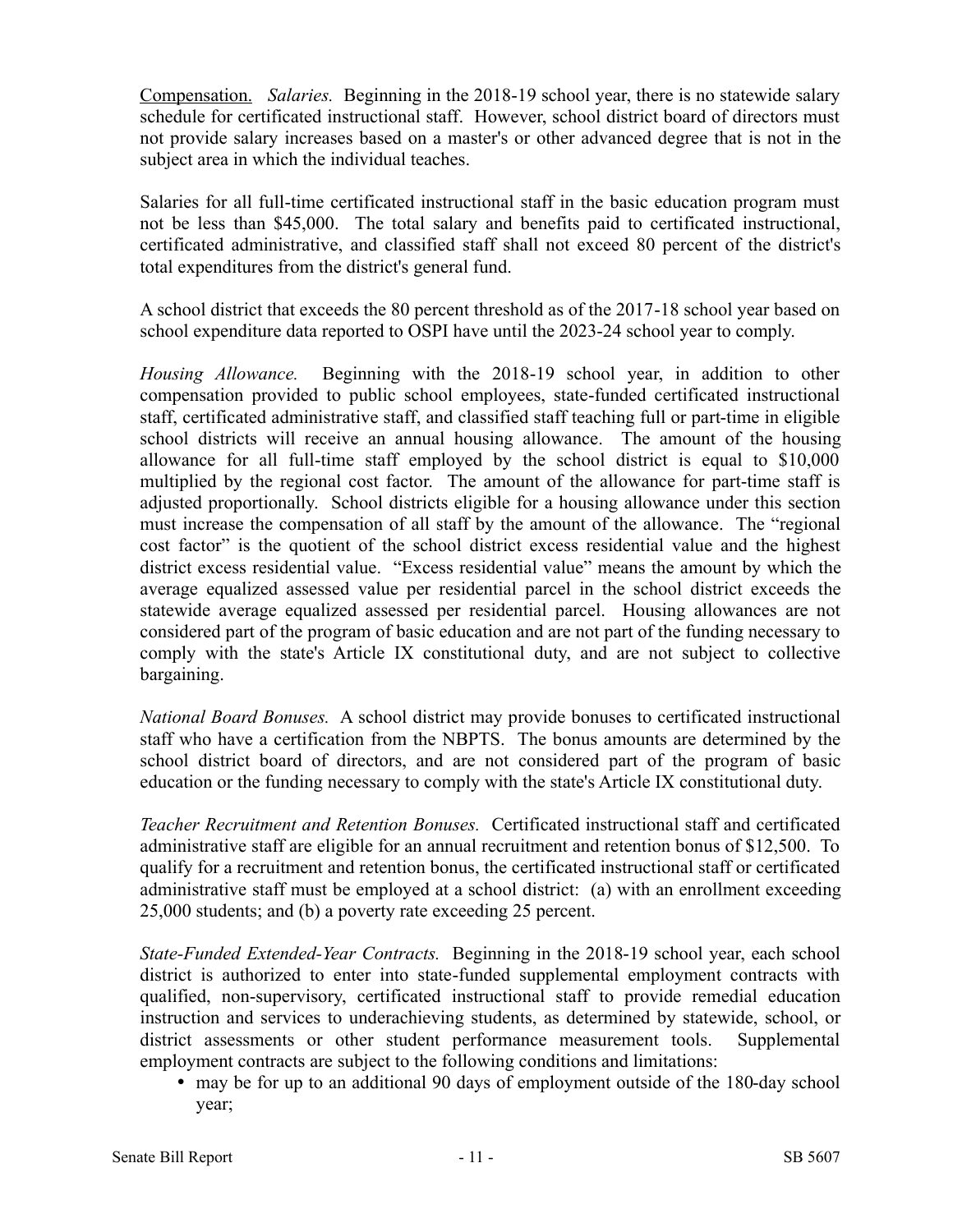- must be time-based with compensation at an hourly rate as calculated by the employee's placement on the previous year's salary schedule;
- the employee's supervisor must certify to the superintendent of the school district that the activity was done in the appropriate time and manner, and was in compliance with other statuary conditions and limitations;
- non-renewal of supplemental employment contracts does not constitute an adverse change in contract;
- must be separately accounted for by the school districts; and
- must be audited as part of the school district's regular financial audits by the Washington State Auditor's Office to ensure compliance with any statutory limitations and conditions.

The state-funded extended-year contracts are not considered part of the program of basic education or part of the funding necessary to comply with the state's Article IX constitutional duty.

*Health Care.* School districts that offer basic health care must offer plans designed with premiums for full family coverage that are no more than three times the premiums for single family coverage. Any pooled savings that are used to reduce employee premiums must be used to maintain the three to one cost ratio.

School District Flexibility. School districts are given greater flexibility to hire a person without a certificate to teach students but must ensure that the person undergoes a record check as required by statute.

Top Teacher Recognition Grant Program. The Top Teacher Recognition Grant Program is established to encourage excellence in the classroom teaching ranks and to recognize the most outstanding classroom teachers in Washington.

Subject to availability of funds, in each odd-numbered year, every ESD must identify, based on merit, the top five percent of teachers who are teaching in a school district within the ESD. The teachers identified in the top five percent will be chosen and certified by the ESD board of directors from a list of nominees submitted by each school district's board of directors. The school district board's nominees must be selected from a list of candidates submitted by school principals using selection criteria and a process developed by the school district's board of directors, after receiving input from the community.

The teachers identified in the top two percent will receive a one-time top teacher recognition grant award of \$50,000. The rest of the teachers who are identified in the top five percent will receive one-time top teacher recognition grant awards of \$25,000 each.

The top teacher recognition grant is not subject to collective bargaining, may not be included for the purpose of calculating retirement allowances under any public retirement system in Washington, and is not part of the program of basic education or part of the funding necessary to comply with the state's Article IX constitutional duty.

Collective Bargaining. Any collective bargaining agreement entered into under the laws of the Educational Employment Relations Act or the Public Employees' Collective Bargaining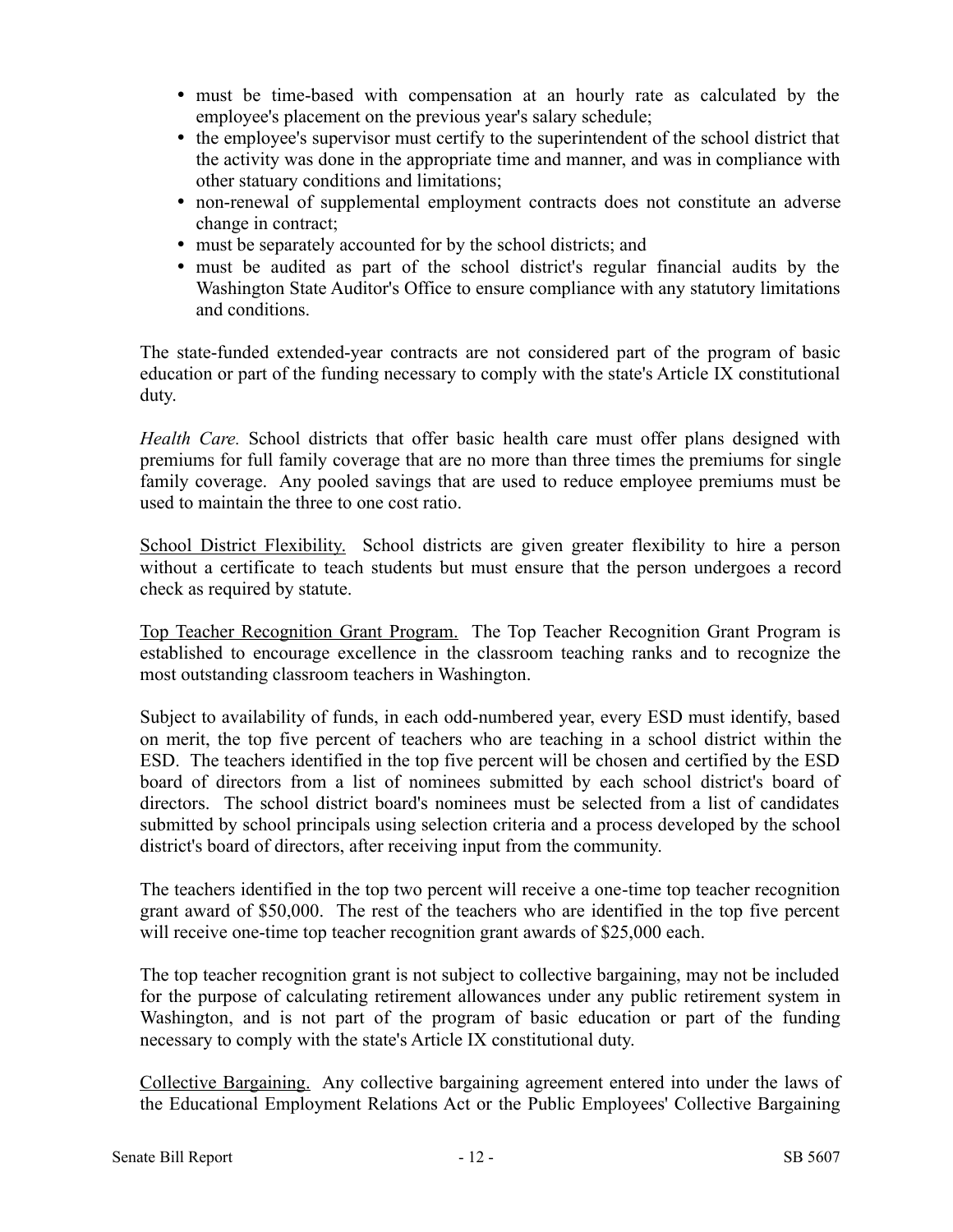Act must comply with the provisions of this act. This act does not affect or impair any currently effective collective bargaining agreements.

Certificated educational employees do not have the right to strike, participate in work stoppages or work slowdowns, or to otherwise refuse to perform their official duties.

Excellence Assessment Program. Beginning in the 2018-19 school year, OSPI will select ten school districts with at least 5000 students to pilot implementation of the Education Sector Excellence Assessment Framework developed by the National Institutes of Standards and Technology within the United States Department of Commerce.

OSPI must develop a phased-in schedule whereby all school districts with at least 5000 students has implemented the education sector excellence assessment framework by the 2020-21 school year. Each school district selected to implement the excellence assessment framework will receive a \$10,000 grant to cover implementation costs, including contracting with a trained excellence assessment examiner at the beginning of implementation, and every three years thereafter, with the goal of reaching 70 percent or higher on the operational performance scoring guidelines within nine years.

OSPI must develop a standardized method for school districts to report implementation results and must take into consideration feedback by examiners when using the information to streamline and eliminate educational processes. Beginning in the 2019-20 school year, any school districts that has implemented the excellence assessment framework must report to OSPI on implementation progress and examiner results.

By December 1, 2019, all ESDs must implement the education sector excellence assessment framework and contract with a trained examiner at the start of the implementation, and every three years thereafter, with the goal of reaching 70 percent or higher on the assessment scoring guidelines within nine years.

By December 1, 2019, OSPI, SBE, the Professional Educator Standards Board, the Washington State School Directors Association, and the Office of the Education Ombuds must implement the education sector excellence assessment framework by December 1, 2019, and contract with a trained examiner at the start of the implementation, and every three years thereafter, with the goal of reaching 70 percent or higher on the assessment scoring guidelines within nine years.

Authority to Remove Teachers. A teacher who fails to show improvement through in-service training and mentorship to the extent that it is detrimental to the academic performance of students is subject to dismissal.

The teacher must be notified in writing. The notification must include a detailed explanation of the reasons for dismissal. The teacher has the right within ten days of notice to meet informally with the principal for the purpose of requesting that the principal reconsider their decision. Within ten days following the meeting, the principal must either reinstate the teacher or submit to the school district board of directors for consideration at its next regular meeting a written report recommending that the employment contract for the teacher be terminated.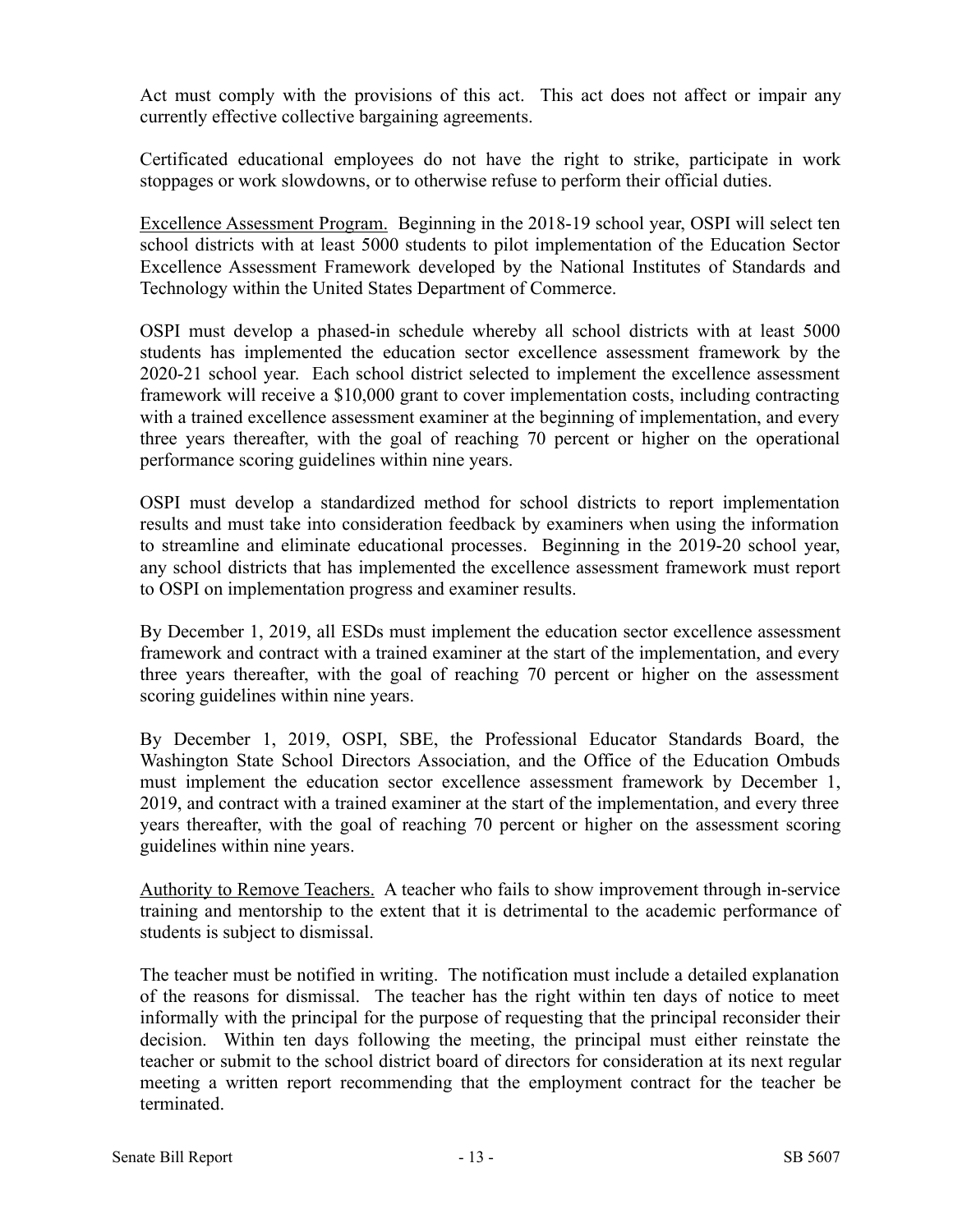A copy of the report must be delivered to the teacher at least ten days before the scheduled meeting of the board of directors. At the board of directors' meeting, the teacher must be given the opportunity to present information and provide documentation refuting any facts regarding how the principal's determination was made.

The board of directors must notify the teacher in writing of its final decision within ten days following the meeting at which the principal's recommendation was considered. The decision of the board of directors to terminate the contract of a teacher pursuant to this section is final and not subject to appeal.

Measures of Success. The current indicators on which SBE must annually report regarding the health of the educational system are changed and targets that school districts must meet are established. The indicators include third grade literacy rate, improved high school readiness, raised four-year cohort high school graduation rates, and closing the achievement gap. School districts on pace to meet or meeting the performance targets are annually granted greater additional autonomy and flexibility by exempting them from most state laws. The school districts that are not meeting the performance targets are identified as challenged schools in need of improvement and can also be identified as a persistently lowest-achieving school for the purposes of state accountability. The SBE must create a process for a limited number of other schools that are not persistently lowest-achieving to be exempt from most state laws and rules if they file a plan with the SBE with an explanation of how the flexibility will help the districts to improve educational outcomes for the students.

Student Absenteeism. Beginning in the 2019-20 school year, each school district shall create an attendance reserve to be used to reduce chronic student absenteeism. For the purposes of this section, "chronic absenteeism" means when a student has 18 or more absences in a school. If a school has a three-year average student absentee rate that exceeds 20 percent of the student population of the school, then the OSPI must recover from the school district an amount of funds from the district's reserve that is equal to the amount of funds that the school received for each chronically absent student in excess of 20 percent.

Accounting Transparency. *Local Revenue Subfund.* School districts must establish a local revenue subfund. Money deposited into the local revenue fund must include, but is not be limited to, proceeds from M&O levies and LEA payments from the state. By the 2018-19 school year, school districts must provide separate accounting of state, federal, and local revenues and expenditures, and a separate accounting of basic education and non-basic education expenditures.

*Budget Process.* As part of their annual budget process, school districts must develop a fouryear budget outlook that includes a projection for student enrollment. The information must be posted online and copies made available upon request. Districts are encouraged to use the information to inform the district's instructional priorities and program offerings and to communicate this information to the local community.

*Financial Health.* OSPI must consider the school district four-year budget outlook and enrollment projection when ranking the financial health of districts. OSPI must present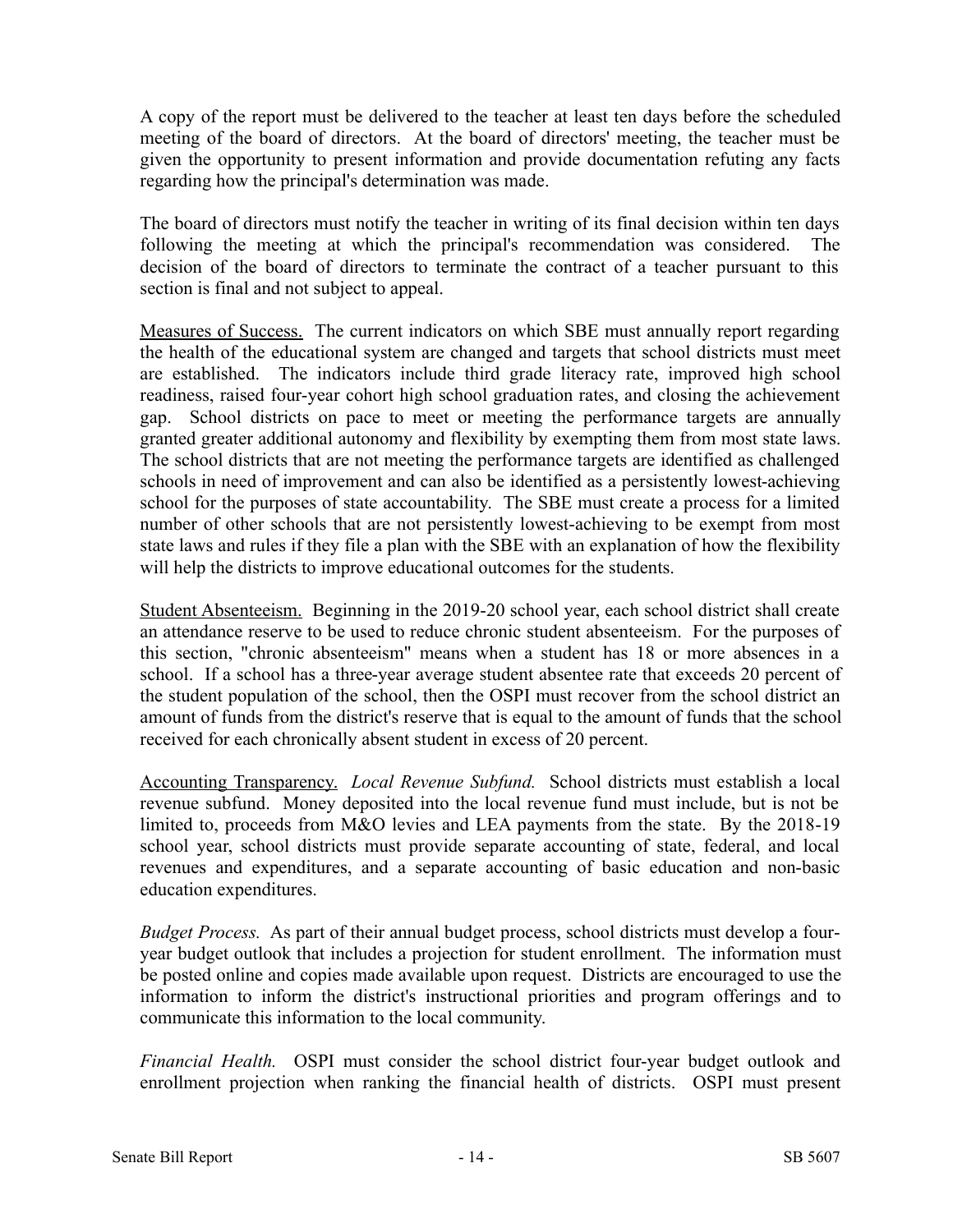information to the Legislature regarding districts trending towards financial difficulty, insolvency, or binding conditions.

*State Auditor.* The State Auditor must conduct regular financial audits of school districts, including a review of expenditures of local levy funds and supplemental contracts, to ensure local funds are not being expended for basic education.

Initiative 732 and Initiative 1351. Initiative 732 and Initiative 1351 are repealed.

Referendum. A referendum clause is added to the bill which requires a vote of the people on the entire act at the next general election in November 2017, except the provisions of the bill delaying the reduction in the levy lid limit will take effect regardless of the referendum.

**Appropriation**: None.

**Fiscal Note**: Not requested.

## **Creates Committee/Commission/Task Force that includes Legislative members**: No.

**Effective Date**: The bill contains several effective dates. Please refer to the bill.

**Staff Summary of Public Testimony**: PRO: I really like that the levy inequalities are being addressed. The supplemental per pupil amounts for the categorical programs very much welcome. The reimbursement program for taxing districts that are negatively impacted by the property tax increase seems to be resolved. The referendum requiring the citizens to buy into the proposal is a good idea. The housing allowance has to be part of basic education. There are cost differences across the state. There is a confusion between state and local funding. Unlike Massachusetts, we have a requirement that we fully fund education. There would be advantages to preserving the prototypical school model. The 10 percent levy lid should be based on the state portion only. The housing allowance should be based on median as opposed to the average. We shouldn't look just where the teachers are working but more regionally. It is difficult to get objective comparisons of teacher performance. This bill stacks up well in terms of providing sustainable funding, driving funds based on student needs and particularly low-income and English language learners, and additional supports for low-performance schools. Thank you for throwing out 30-40 years of formulas for McCleary and recognizing classified staff. We like the flexibility to hire paraeducators. The 80 percent limit will hurt classified staff. I am excited about the focus of this proposal on kids. This proposal looks to address important issues. This bill takes a step towards improving student achievement. The money must follow the child. The reforms in this bill are significant, structural, and impressive. The bill before you incorporates a long-standing recommendation replace the allocation model with a per pupil model. The most significant part of this bill is the guarantee on page six that will provide \$12,500 per student. This a binding and unwavering guarantee by the state. It provides fair and equitable funding. It amply funds the school with a reliable source. This is a student-centered funding approach. Massachusetts changed to a student-based funding model, reduced reliance on local levies, and increased state funding, and the state has now become the number one performer in education. We are glad to see that the levy cliff is being addressed. We also like the healthcare change.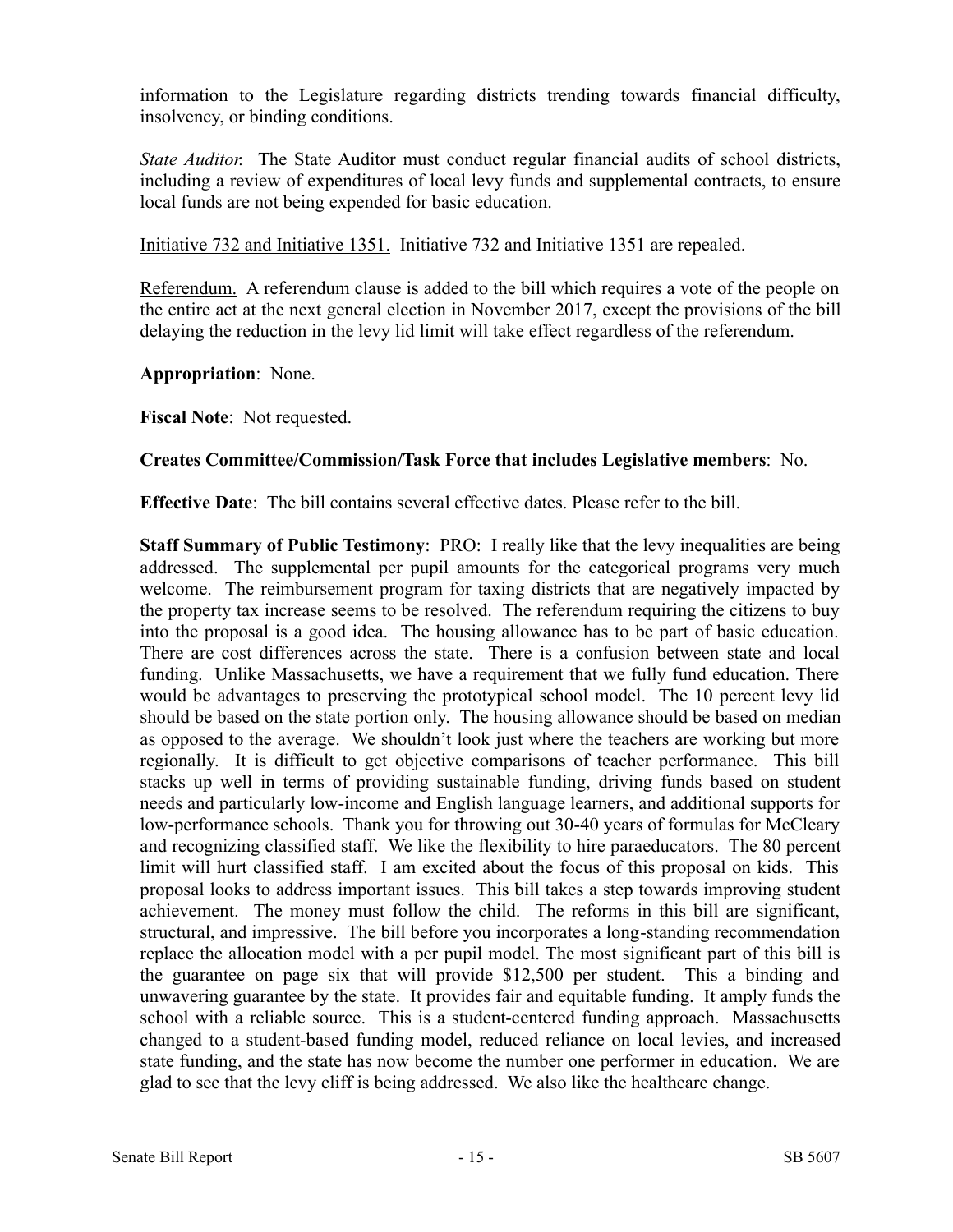CON: The commitment to equity is appreciated. We like the four core principles. We are disappointed that the prototypical model is being replaced because it is evidenced based. The per pupil model is something we moved away from back in the 1970s. Limiting salaries and benefits to 80 percent is unrealistic. The national board bonus should not be locally driven. Eliminating any increase in pay for a master's degree is a problem. Allowing anyone to be hired as a teacher is the biggest problem with the bill. The increase for highly capable is not sufficient. The limitation in law does not reflect reality. This bill is neither ample nor equitable. A 10 percent levy lid percent won't allow Seattle School districts to support students with individual education plans. This will create a forty million dollar liability. This bill will not satisfy the court. You are not doing your job by putting this out to the voters. It changes the mix of dollars without increasing the overall level of funding. It reduces resources available for special education. Many districts will go backwards. With a per pupil funding formula, it is hard to know what class sizes are funded or whether the allocation for salaries is sufficient. The bill undermines the will of the voters by repealing Initiative 1351. The bill prohibits school districts from raising the needed local money to pay for special education but doesn't change the 12.7 percent limitation. The funding is this bill is not ample, reliable, or equitable. Sufficient funding must also be equitable and fair. Educator compensation must be based on equity. This proposal resonates with many of our members: the labor market adjustments, the hold-harmless provisions, the extension of the levy lid, and recognizing the importance of beginning teacher salaries. We are concerned that school districts may not be able to make decisions based on their local needs. We would like to see health care benefits be administered through a state system. Levy equalization should be retained. The professional development piece needs to be added. There should be additional supplemental categories that should be added such as students with mental health issues.

OTHER: We will get you an analysis section-by-section going over the fiscal and policy implications. We will provide an analysis of the metrics as to how the K-12 financial mechanisms compare. This proposal begins to close the gap between poverty districts and wealthier districts in terms of the resource distribution. This is one of the most important things that we can do. I am concerned that we don't contribute enough back into our K-12 system while our state becomes more wealthy. Massachusetts spends about \$3 billion more per biennium even though they are similar to our state. The bump in this starting pay is moving in the right direction. We think the measures of success should include references to two year colleges, technical institutes, and apprenticeship programs. We appreciate proposals that increase opportunity and achievement. The prototypical model is the cornerstone of the Legislature's response to the court. We would like to see you build upon previous legislation. We would like to see the Governor and Legislature create a plan to fully fund education this session rather than sending to the voters. It does not align with our goals with respect to professional development for educators and addressing the teacher shortage. Oregon has a per pupil model. It has benefits as well as drawbacks. We like the fact that the funding model reflects the special needs of certain student populations. More money needs to be driven into districts with flexibility so they can address their unique needs.

**Persons Testifying**: PRO: Neil Strege, Washington Roundtable; Chad Magendanz, citizen; Deb Blakeslee, citizen; Elaine Woo, citizen; Amy Anderson, Association of Washington Business; Liesl Santkuyl, citizen; Sharon Taubel, citizen; Gabriela Villagomez Morales, Campaign for Student Success; Dr. Will Jenkins Sr., Campaign for Student Success; Helen